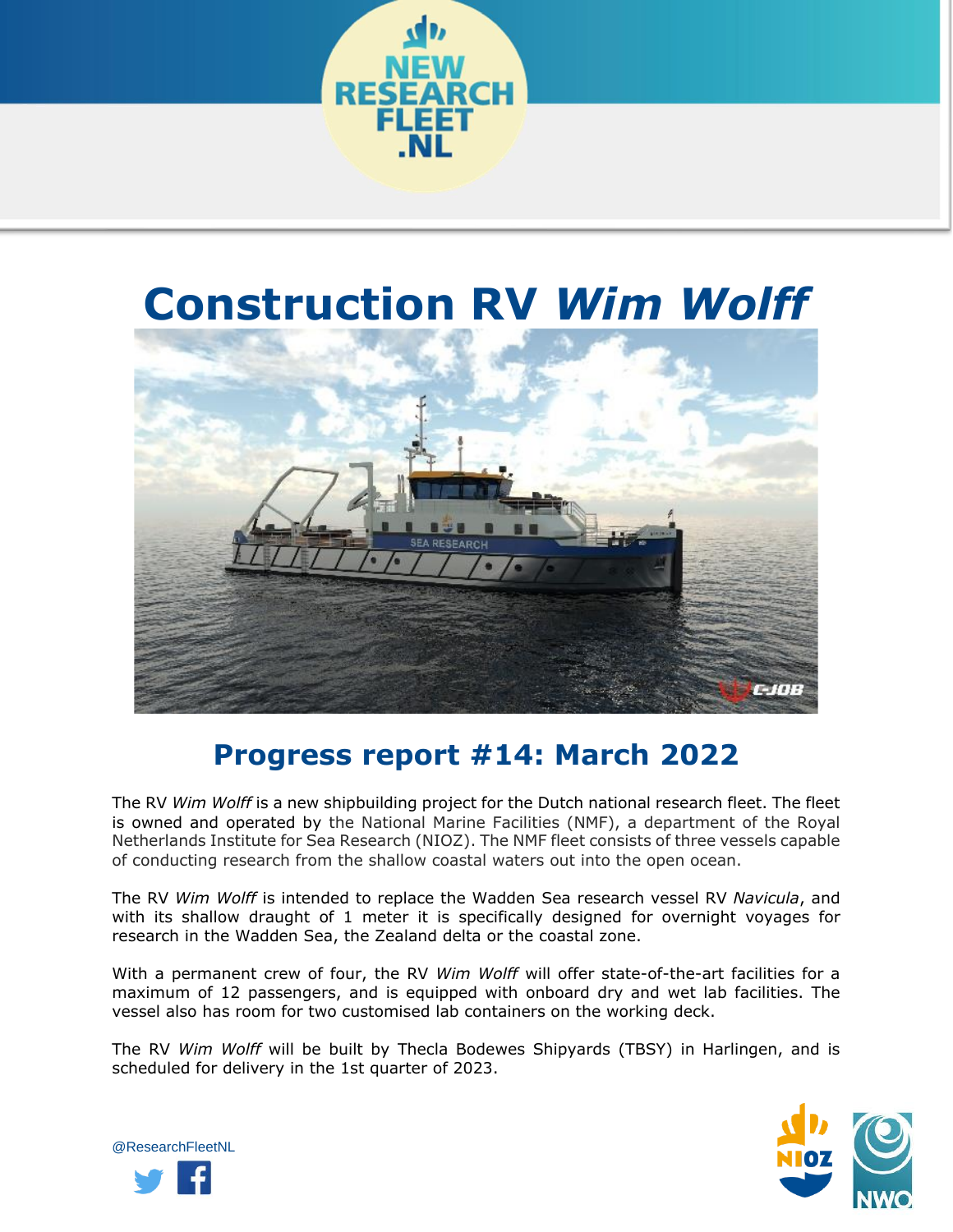

## **Hull construction**

The hull of the RV Wim Wolff is composed of several sections, which are being built at different locations by three Frisian shipbuilders. The individual sections will then be joined together by N. Dijkstra in Harlingen.

A total of 7 out of 20 sections are now complete, two are nearing completion, and work has started on another four. The builders will begin construction of the remaining seven sections in the near future.

The hull is scheduled to be delivered later this summer.



*State of affairs in late March. The RV Wim Wolff's hull sections, with the completed sections shown in dark green and the sections still under construction in light green. ©FH*

Workers have also begun joining the aluminium hull sections at a new production facility at N. Dijkstra. Several bottom sections (labelled '300' sections) have been joined to the top sections (the '400' sections) to form a ring structure. These 400 sections are still under construction.

The shipyard has also started welding the individual ring sections together, and the shape of the hull is starting to become clearly visible.



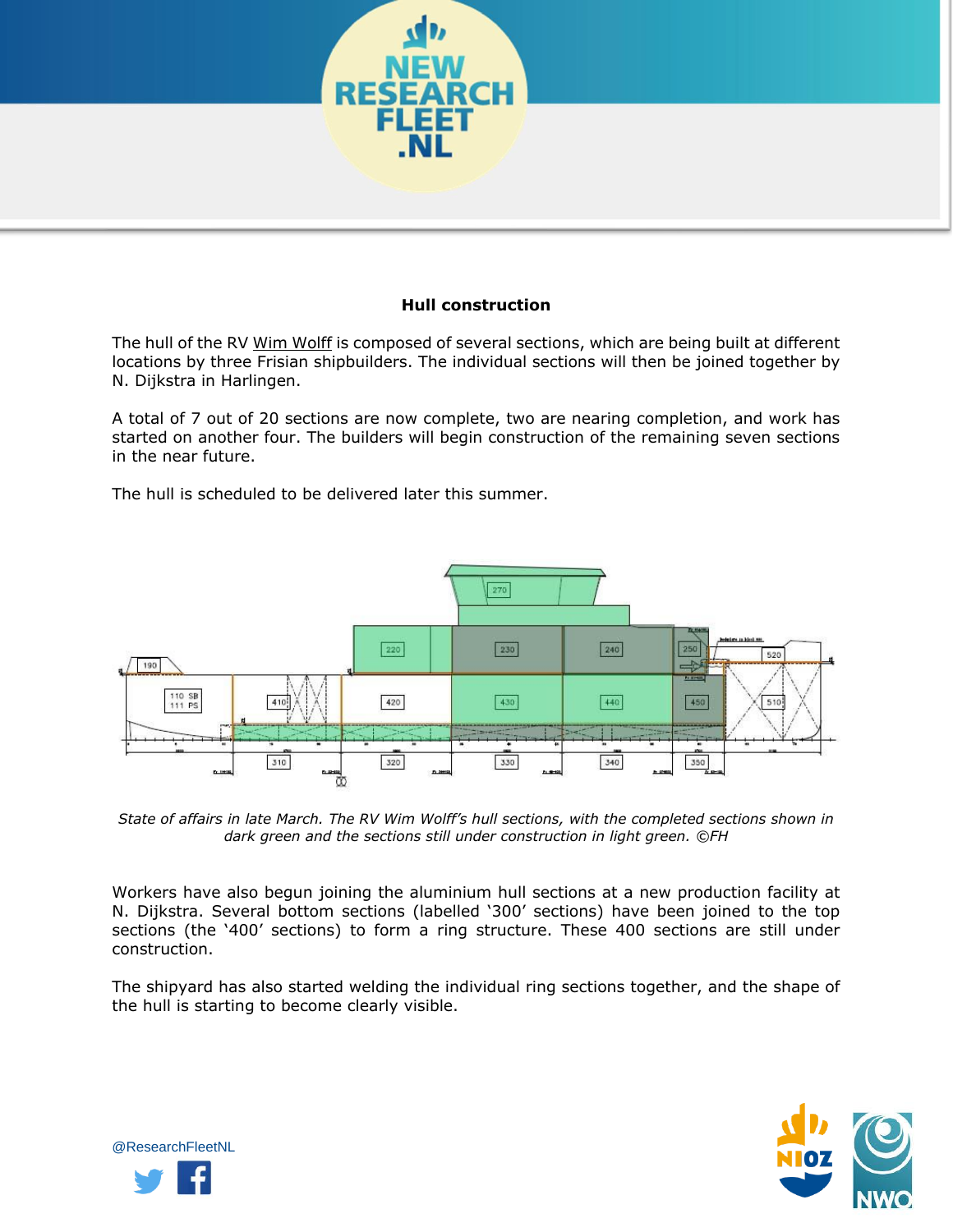



*State of affairs in late March. The first bottom sections (400 and 300 sections) have been positioned together, and the first superstructure section (200 section) has been installed. ©PB*

Construction could not begin immediately when the contract was signed, because TBSY had to draw up the functional specifications for the RV *Wim Wolff* within the hull dimensions, while maintaining functionality and maximum draught.

This 'puzzle' work also included deciding on the definitive positions of the tanks, bushings and pipelines inside the vessel. Once all of the functionalities had been added to the design, the final hull design was approved and the shipyards could start work on the sections.

It was important for the final design to be elaborated in detail, so that all of the aluminium work on the hull could be conducted simultaneously with the construction of the sections.

This task is usually performed using specialist computer programs today. The complexity of the task can be seen in the 3D overview of the pipelines aboard the RV *Wim Wolff* below.